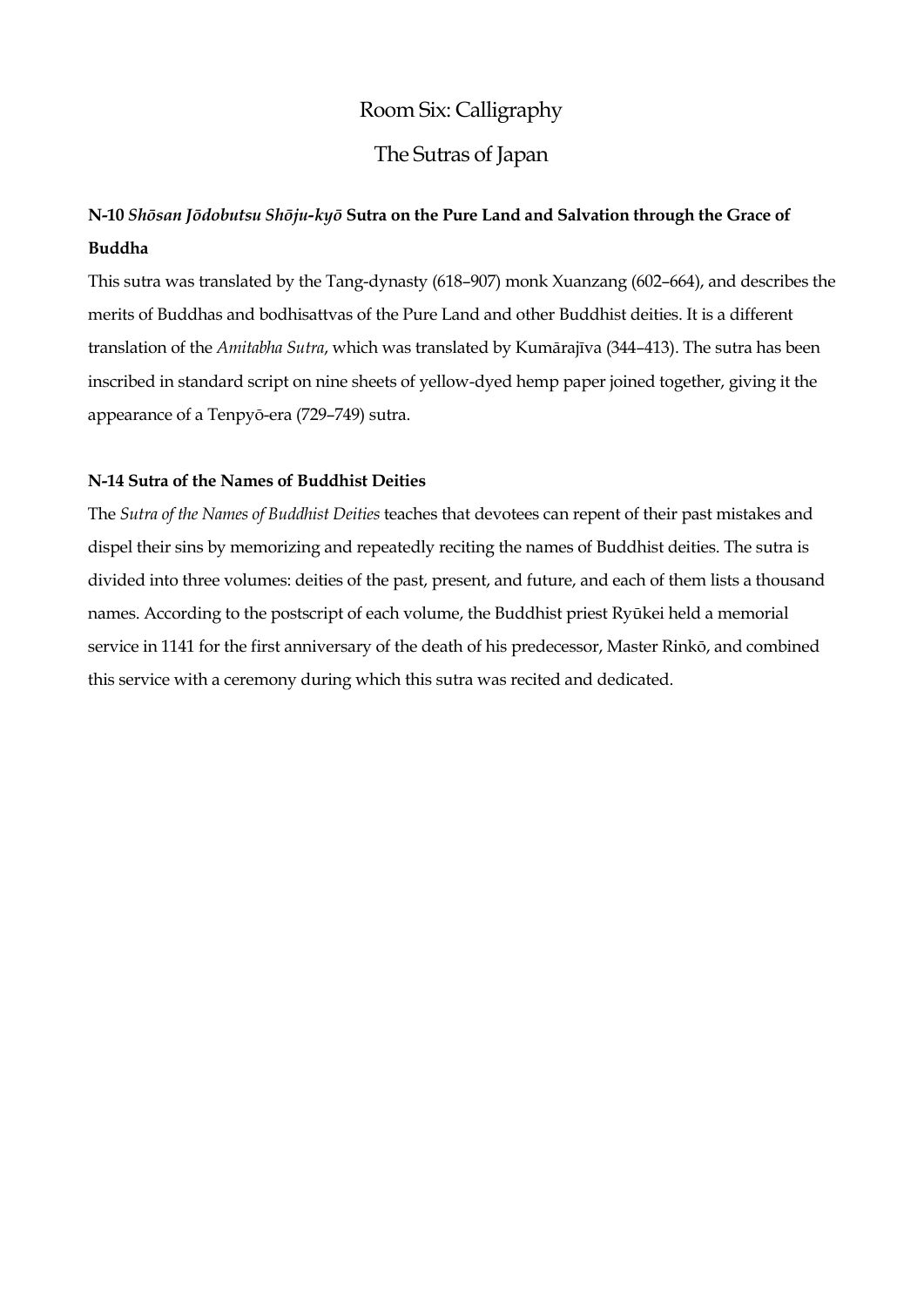# **Room 6: Textiles An Exquisite Obi and Textiles Woven with Various Techniques**

The textiles currently on view include fragments of a lavish obi (sash) that is said to have belonged to Emperor Shōmu (701–756), and textiles dyed and woven using different materials and techniques, such as *kumihimo* (cords made by interlacing threads in a repeated pattern), twill, silk, and felt. We hope that visitors will enjoy the rich variety of dyeing and weaving techniques of ancient Japan.

### **N-49 Obi Fragment, With glass and pearls**

### Nara period, 8th century

The colored yarns of this obi have been arranged in a pattern comprised of intersecting diagonal lines that changes from dark to lighter tones. The obi is said to have belonged to Emperor Shōmu. The decorations of pearl and glass beads in various colors applied to the braided yarns are particularly noteworthy. They indicate the obi must have been worn by a person of high social standing. Even in the Shōsōin Repository Collection in Nara no similar rare item remains.

### **N-50-1 Fragment of** *Ban* **(Buddhist Ritual Banner), With arrowhead pattern**

Asuka–Nara period, 7th–8th century

This fragment of the upper part of a Buddhist ritual banner is made of braided yarns in multiple colors forming a braided cord with an arrowhead pattern. A similar pattern can be seen in the obi worn by Prince Shōtoku in a famous portrait of the prince.

### **I-336-3a Cloth, With painted butterfly design on brown ground; with inscription "Tōin"**

Nara period, 8th century

This brown piece of silk cloth is decorated with ink paintings of butterflies spreading their wings viewed from above and side. The fold mark in the center indicates it was originally shaped like an obi.

## **I-336-4** *Ra* **Gauze, With small circles and flowers design in gold and silver block printing on yellow ground**

Nara period, 8th century

This fragment of *ra* gauze is decorated with a design of small round six-petaled flowers in gold and silver block printing on a finely woven diagonal grid-like *tasuki* pattern. Even though it is only a small fragment, it conveys a delicate impression.

### **I-336-87 Fragment of Cloth, With lateral stripes design in assorted colors**

Nara period, 8th century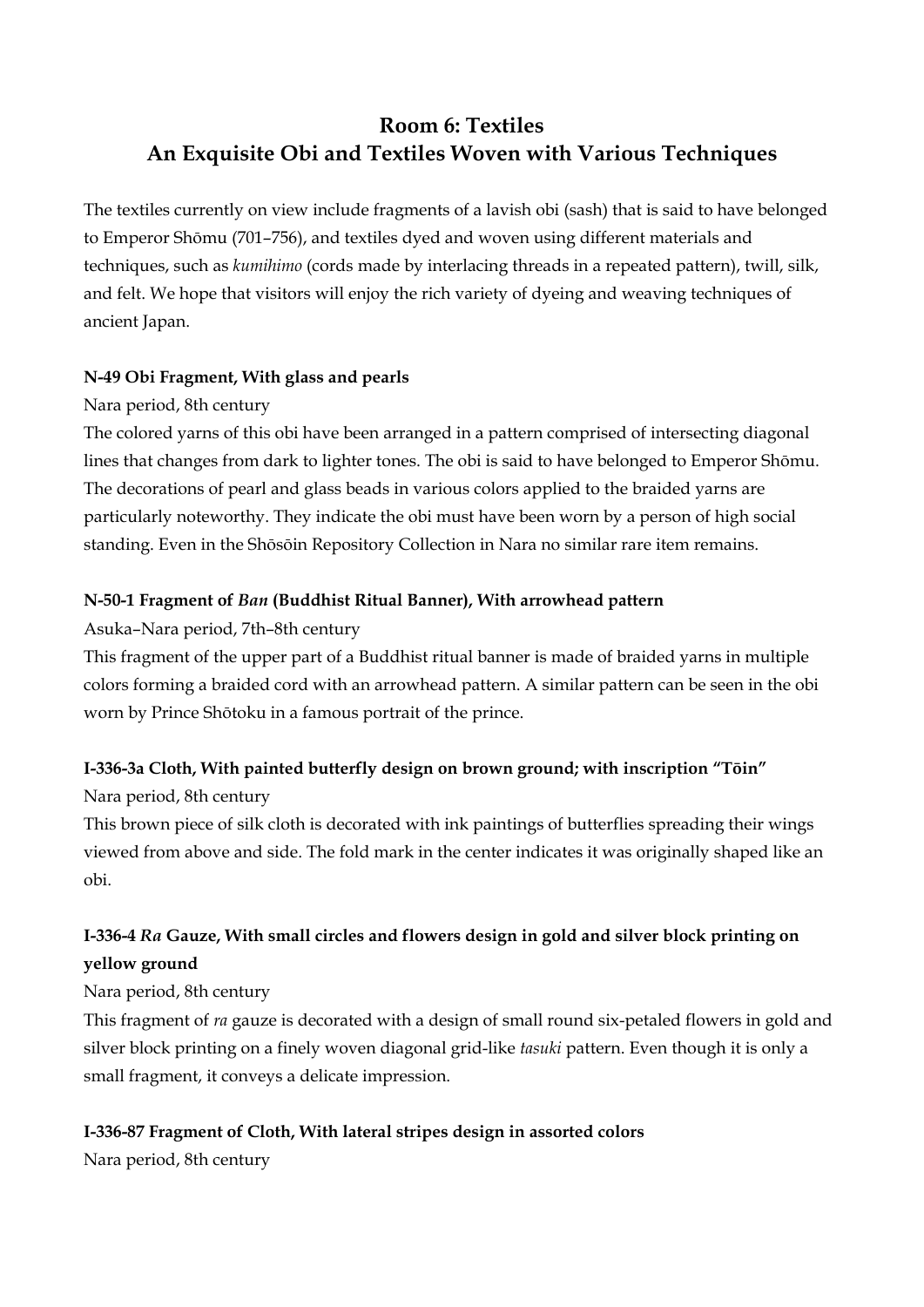This cloth fragment is woven in alternating two types of bands to form horizontal stripes. One of the band types has an ikat-like look at first glance. The warp is quite thin, while the weft is made of two differently colored yarns twisted together to form a single yarn, known as *moku-ito*. Traces of a fold are still visible in the center, and similar textiles used around the edge of ritual banners can be found among Hōryūji Temple's treasures.

#### **I-336-93 Embroidery, With dragons design on striped ground**

#### Asuka period, 7th century

This piece of silk cloth is decorated with a design of dragons on a base of horizontally arranged squares rendered in colored threads. The slender, relatively short dragon that stands on four legs closely resembles the design found in metalwork of the Kofun period (ca. 3rd–7th century). Together with the *Tenjukoku Paradise Embroidery*, it is viewed as one of the oldest embroideries of its kind in Japan.

#### **I-336-102 Embroidered Buddhist Image**

#### Nara period, 7th century

The Buddhist image of a heavenly figure and a wish-granting jewel is embroidered on a creased fabric, called *shijira*, woven with strongly twisted warp and weft yarns. The embroidery is rendered in a type of double-sided stitch that can create the same images on both sides of the fabric. It may have originally been a part of the *Kanjō-ban* (gilt bronze banner for the Kanjō ceremony) in the Hōryūji Treasures collection or a leg for a small gilt-bronze banner.

#### **I-336-108 Rug, With flowers design on white ground**

#### Nara period, 8th century

This rug is made of compressed wool, which is comparable to modern felt rugs. Its white ground is decorated with fitted floral felt pieces dyed in indigo, blue, red, and light red. A few similar examples remain in the Shōsōin Repository, but this is the only rug of its kind passed down at Hōryūji Temple, making it an extremely valuable object.

#### **N-319-14 Silk and Twill Banner Leg Fragments**

These fragments are the remains of the lower edge of a Buddhist banner and four banner legs. The dark red leg is made of twill and decorated with a *renjuen-mon* (dotted circles enclosing animals or plants) design, while the other legs in other colors are made of plain-weave silk. Scholars believe that this piece was originally made with five colors in mind, and one can imagine the vivid appearance of this banner in its original form when they were made over a millennium ago.

#### **N-319-34 Silk Banner Fragments**

These fragments are the remains of the banner head, the lower part of the banner body, and the